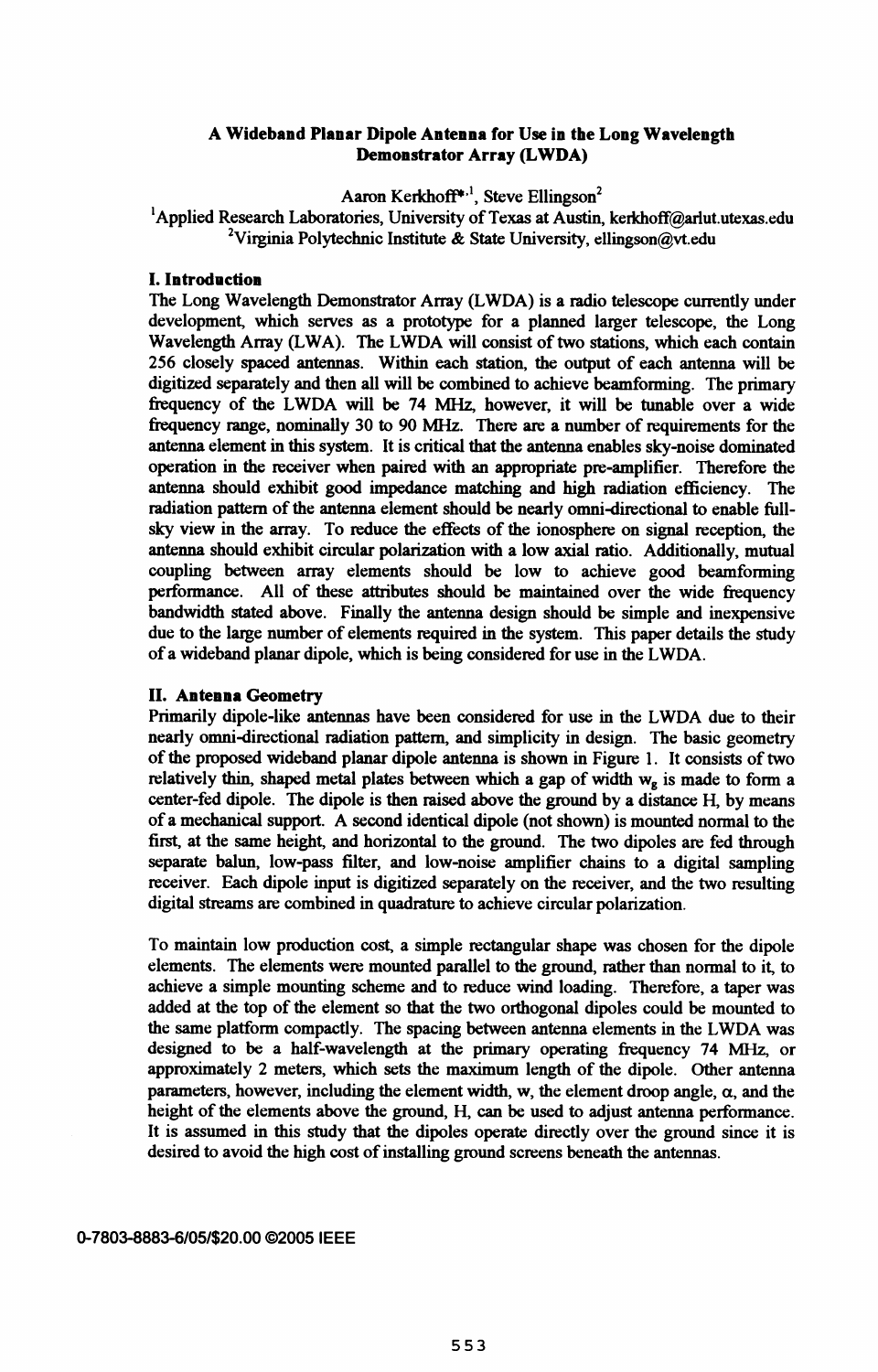## III. Design Study

A simulation study was perfonned to determine how different design parameters affect the performance of the planar dipole antenna. Models of the dipole were constructed using dense wire meshes and simulated using NEC-2, which has been shown previously to yield accurate results for this type of antenna [1]. For initial study, only a single dipole was considered – the orthogonal dipole and mounting hardware were not included in simulation. In all simulations, a lossy earth model for the ground with  $\sigma = 5E-3$  S/m and  $\varepsilon_r = 13$  was assumed. For the purposes of impedance matching calculations, the output electronics were simulated by an ideal  $100\Omega$  load.

The outer dimensions of the dipole element can be used to control the lowest operating frequency of the antenna. The VSWR of the dipole for different element widths and assuming a dipole length  $L_{tot} = 2L + 2w_f = 2.1$  m,  $H = 1.1$  m,  $\alpha = 0^{\circ}$ , and  $w_g = 0.1$  m is given in Figure 2. In each case, a reasonably good impedance match is achieved at higher frequencies. However by increasing w, the lowest frequency at which a good match is achieved can be reduced, effectively widening the matching bandwidth of the antenna. A similar effect is noted for L. The antenna spacing requirement for the LWDA, however, limits  $L_{tot}$  practically to 2.1 m. Also, w can be made no greater than approximately 28 cm in order to fit both antenna elements on the antenna mount. Therefore, these dimensions were chosen for  $L_{tot}$  and w in order to maximize the bandwidth of the antenna, and with  $w_g = 0.1$  m are assumed in the following results.

While this planar dipole offers wide beamwidth radiation pattems in the H-plane (normal to antenna axis), it does not in the E-plane (co-linear with antenna axis) when  $\alpha = 0^{\circ}$ ; this is clear from Table <sup>1</sup> which provides the <sup>3</sup> dB bandwidth (HPBW) in each plane. This implies that the antenna has an asymmetric azimuth plane pattem, and that a crossed pair of these antennas will produce elliptical rather than circularly polarization. The axial ratio resulting from a pair of dipoles can be approximated by the difference between the E- and H-plane gain pattems at each elevation angle for a single dipole. The approximate axial ratio versus elevation angle for <sup>a</sup> crossed pair of planar dipoles at <sup>70</sup> MHz is given in Figure 3. It can be seen that high axial ratios result, denoting elliptical polarization. By increasing  $\alpha$ , the symmetry between the E- and H-plane patterns can be improved significantly. Table <sup>1</sup> demonstrates that the HPBWs in the E- and H-planes are much better matched for  $\alpha = 45^{\circ}$  than for  $\alpha = 0^{\circ}$ . This leads to much improved axial ratio values,  $\leq$  3 dB for  $|\theta| \leq 60^{\circ}$ , as shown in Figure 3. The radiation patterns for a single planar dipole assuming  $\alpha = 45^{\circ}$  are given in Figure 4. The antenna now provides slowly varying, wide beamwidth patterns in both principal planes, and at all frequencies.

| Table 1.111 DW (III degrees) for planar dipole with different droop aligns. |         |         |         |         |         |         |
|-----------------------------------------------------------------------------|---------|---------|---------|---------|---------|---------|
|                                                                             | 50 MHz  |         | 70 MHz  |         | 90 MHz  |         |
| $\alpha$ (°                                                                 | E-plane | H-plane | E-plane | H-plane | E-plane | H-plane |
|                                                                             |         | 16ء     | 68      | 132     | 70      | 149     |
| 45                                                                          | 83      |         | 86      | 122     | 95      | 137     |

Table 1. HPBW (in degrees) for planar dipole with different droop angles.

Increasing  $\alpha$  also degrades impedance matching across the operating band as shown in Figure 5. Furthermore, the lowest frequency at which a good match can be achieved is increased, which reduces the useful bandwidth of the antenna. Therefore a trade-off must be made with  $\alpha$  in terms of impedance matching and radiation pattern performance. A value of  $\alpha = 45^{\circ}$  appears to provide a good trade-off in this regard. The droop angle also has a slight effect on the ground loss of the antenna, which is defined as the reduction in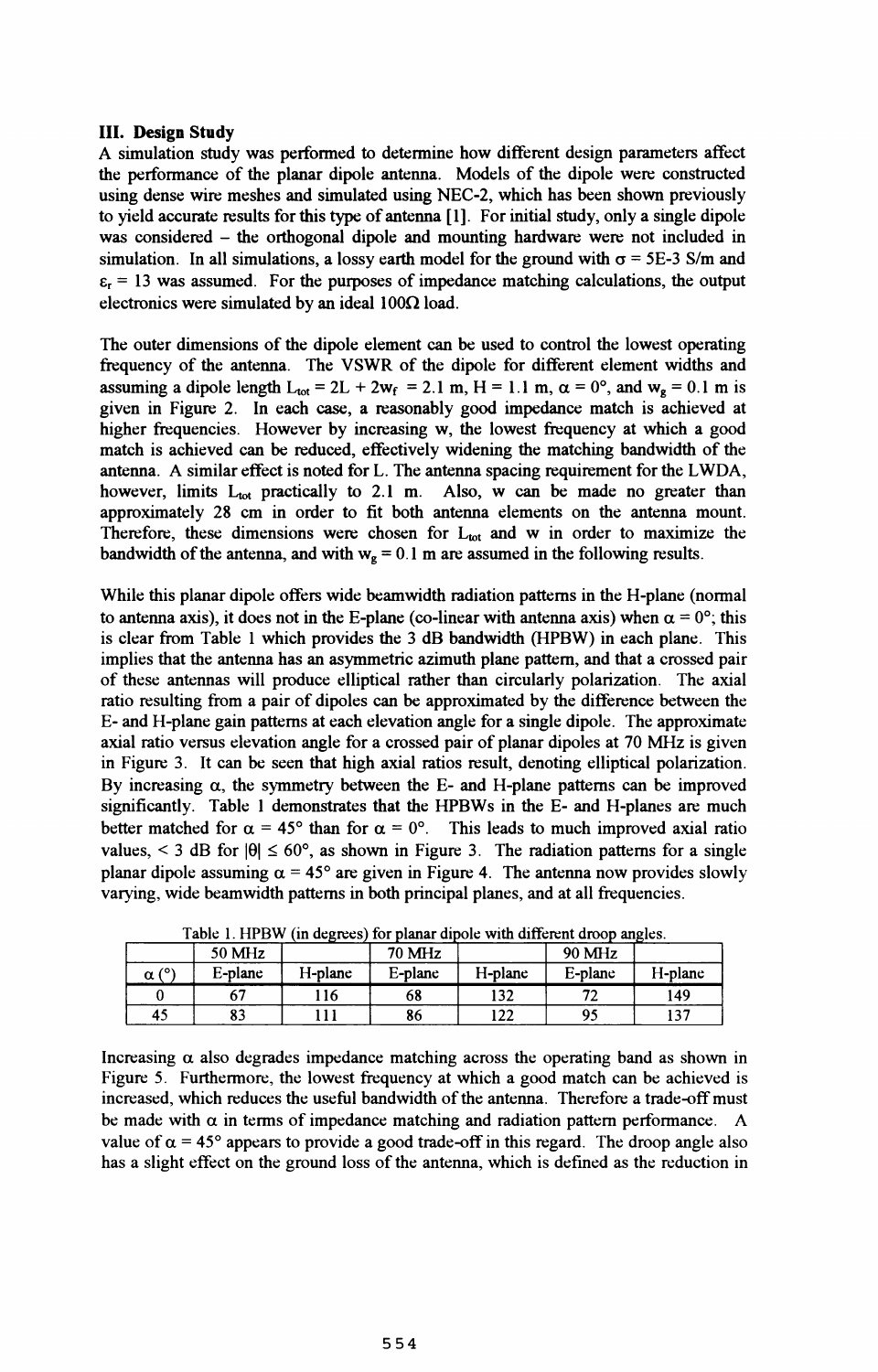gain due to the finite conductivity of the ground beneath the antenna. As can be seen in Table 2, ground loss is significant even for  $\alpha = 0^{\circ}$ , and increases as frequency decreases. The loss is increased by increasing  $\alpha$  to 45°, though only slightly.

|                           |        |               | e. Oroang 1033 (in di) i 101 bianar dibolo widi diricibili dib |  |
|---------------------------|--------|---------------|----------------------------------------------------------------|--|
| $\alpha$ ( <sup>o</sup> ) | 50 MHz | <b>70 MHz</b> | 90 MHz                                                         |  |
|                           |        | l.8           |                                                                |  |
|                           |        | 2.0           |                                                                |  |

Table 2. Ground loss (in dB) for planar dipole with different droop angles.

The effects of varying the height of the antenna above the ground, H, were also studied. Decreasing H was found to have a similar effect as increasing  $\alpha$ : ground loss increases, impedance matching worsens, and axial ratios improve. Assuming  $\alpha = 45^{\circ}$ , H = 1.1 m was found to give a good trade-off between these metrics.

Finally, the noise temperature at the antenna tenninals due to the Galactic background was calculated for the final antenna dimensions of  $L_{tot} = 2.1$  m, W = 0.28 m, H = 1.1 m,  $\alpha$  $= 45^{\circ}$ , and  $w_g = 0.1$  m. The noise temperature at the antenna terminals is given by  $T_{ant} = T_{sh} [1 - |\Gamma|^2]/L_{end}$ , where  $T_{sky}$  is the Galactic noise temperature incident upon the antenna,  $[1-|\Gamma|^2]$  is loss due to impedance mismatch,  $\Gamma$  is the antenna reflection coefficient, and  $L_{gnd}$  is ground loss. The details of calculating  $T_{sky}$  are provided in [2]. The result of this calculation is shown in Figure 6. Included for comparison is an estimate of the noise temperature of the pre-amplifier,  $T_p$ , to be used in the LWDA. The planar dipole provides an antenna to system noise temperature ratio,  $T_{ant}/T_p > 2$ , which denotes minimally sky noise dominated operation, between 40 MHz and <sup>84</sup> MHz. Also included in Figure 6, is the same calculation for this antenna assuming a lossless ground. By eliminating ground loss, the antenna temperature increases significantly. In this configuration, the antenna provides  $T_{ant}/T_p > 4$  between 38 MHz and 76 MHz.

# IV. Conclusions

It was demonstrated in this study that a planar dipole can be designed to achieve good impedance matching and wide beamwidth radiation pattems over a wide bandwidth while being simple and low cost. It was also shown that when operating this antenna directly over a lossy earth, minimally sky noise dominated operation could be achieved between 40 MHz and <sup>84</sup> MHz, which suggests that the antenna is suitable for use in the LWDA. To achieve greater robustness in operating the system, however, higher antenna to system noise temperature ratios may be required. Therefore, cost-effective means of installing ground screens to increase antenna efficiency will be investigated. Future efforts will also focus on the effects of the crossed dipole and mounting hardware on antenna performance, and mutual coupling effects between these antennas when arrayed.

#### Acknowledgments

This work was supported in part by the U.S. Naval Research Laboratory under contract N0024-01-D-6600, TD 5101082, and ARL:UT Intemal Research & Development #1005.

#### References

- [1] A. Kerkhoff, R. Rogers, H. Ling, "Design and Analysis of Planar Monopole Antennas Using <sup>a</sup> Genetic Algorithm Approach", IEEE Trans. Ant. & Propagat., Vol. 52, October 2004, pp. 2709-2718.
- [2] S. Ellingson, A. Kerkhoff, "Comparison of Two Candidate Elements for <sup>a</sup> 30-90 MHz Radio Telescope Array", submitted to 2005 IEEE Int. Symp. Antennas and Propagation.